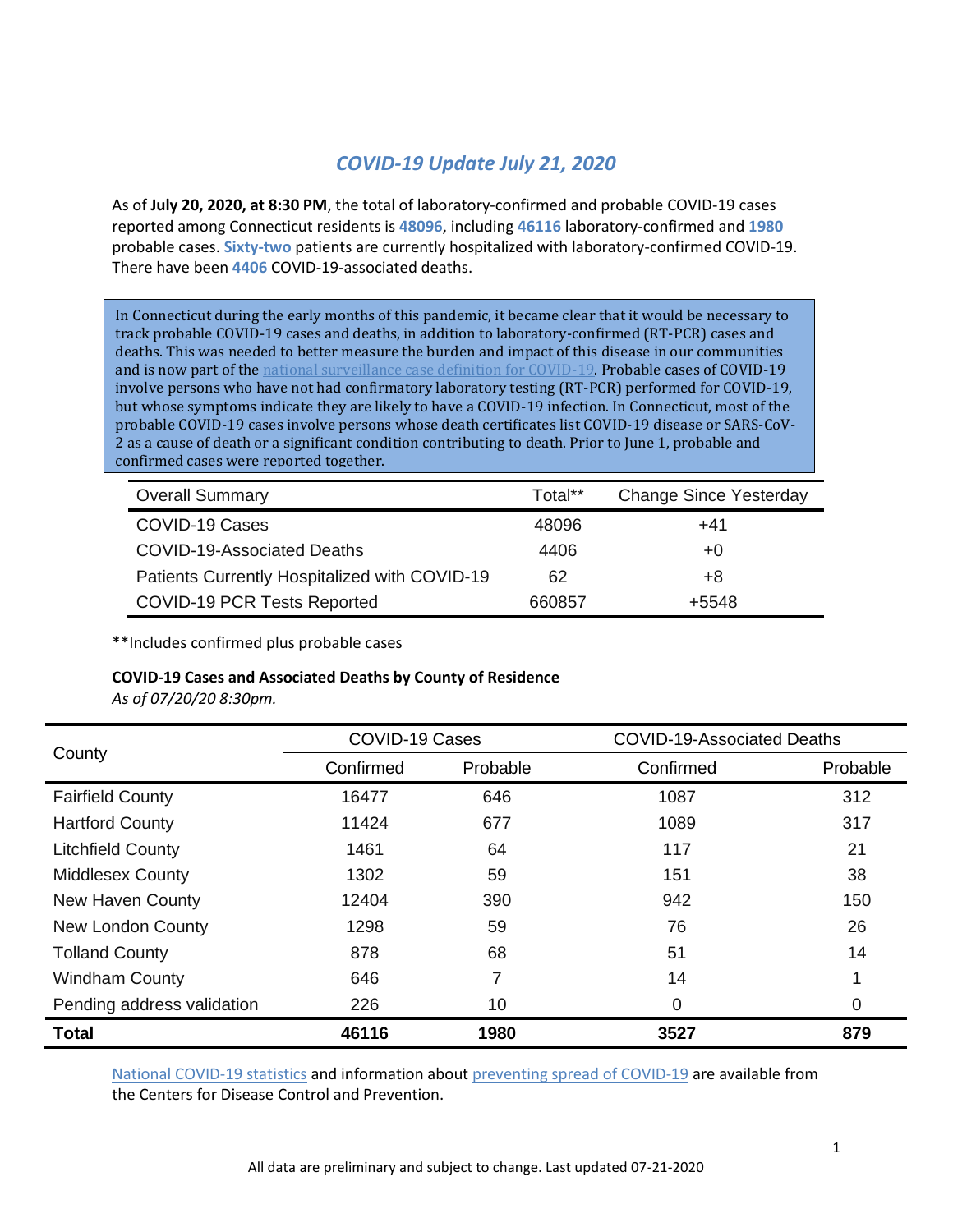**Day-to-day changes reflect newly reported cases, deaths, and tests that occurred over the last several days to week.** All data in this report are preliminary; data for previous dates will be updated as new reports are received and data errors are corrected. Hospitalization data were collected by the Connecticut Hospital Association. Deaths reported to either OCME or DPH are included in the daily COVID-19 update.

## **Hospitalization Surveillance**

The map below shows the number of patients currently hospitalized with laboratory-confirmed COVID-19 by county based on data collected by the Connecticut Hospital Association. The distribution is by location of hospital, not patient residence. The labels indicate the number of patients currently hospitalized with the change since yesterday in parentheses.

#### **Patients Currently Hospitalized by Connecticut County**

*Distribution by location of hospital not patient residence. Data from the Connecticut Hospital Association.*



More information about hospitalized cases of COVID-19 in New Haven and Middlesex Counties is available from [COVID-NET.](https://gis.cdc.gov/grasp/COVIDNet/COVID19_3.html)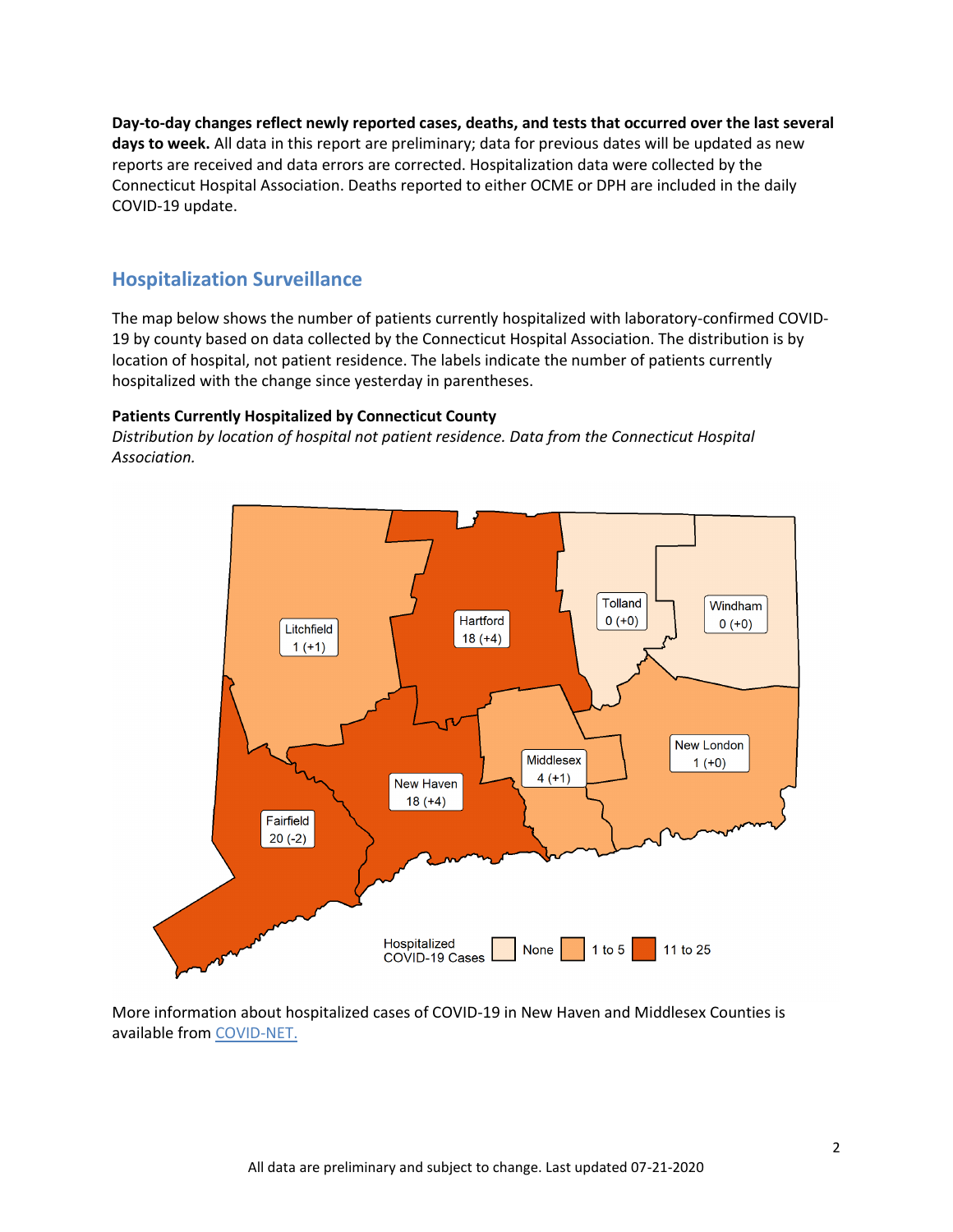## **Characteristics of COVID-19 Cases and Associated Deaths**

.

*Test results may be reported several days after the result. Data are incomplete for most recent dates shaded in grey. Data from previous dates are routinely updated.*

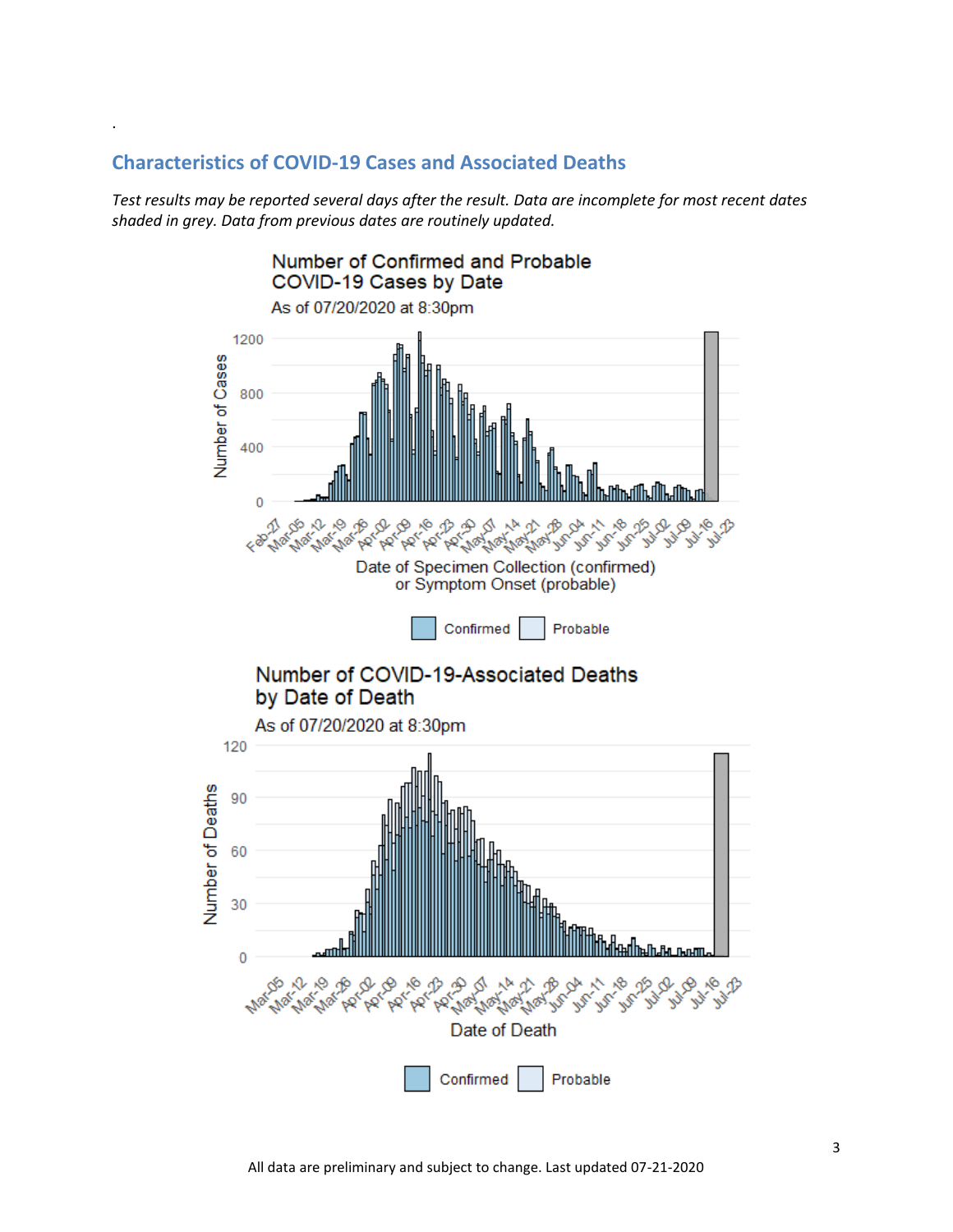# **Cumulative Number of COVID-19 Cases by Town**

*Map does not include 226 cases pending address validation*

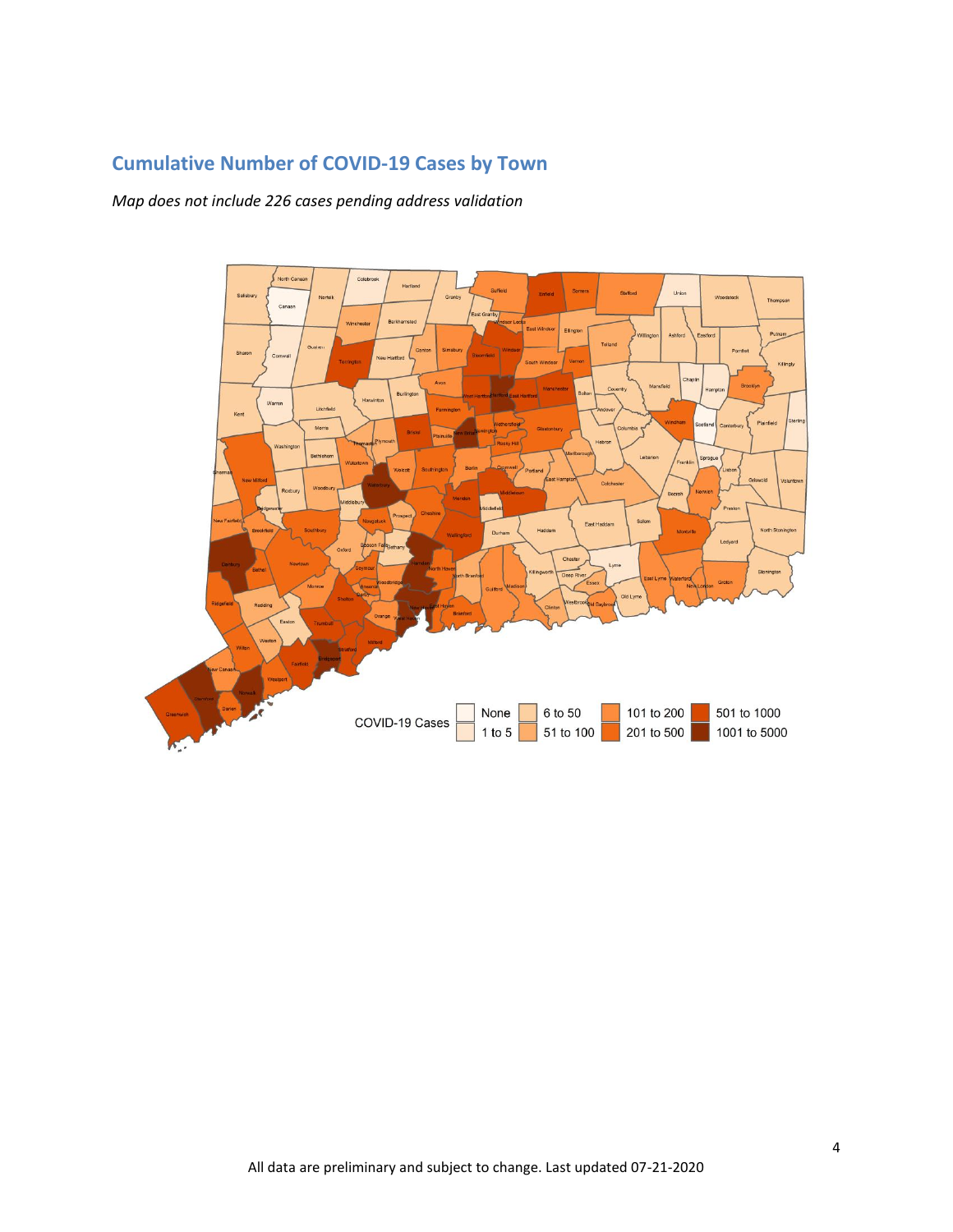## **APPENDIX A. Cumulative Number of COVID-19 Cases by Town**

*Table does not include 226 cases pending address validation*

| Town                | Confirmed   | Probable            | Town                    | Confirmed      | Probable       | Town                    | Confirmed | Probable       |
|---------------------|-------------|---------------------|-------------------------|----------------|----------------|-------------------------|-----------|----------------|
|                     | Cases       | Cases               |                         | Cases          | Cases          |                         | Cases     | Cases          |
| Andover             | 9           | 0                   | Griswold                | 32             | $\overline{2}$ | Prospect                | 66        | $\mathbf 0$    |
| Ansonia             | 287         | 7                   | Groton                  | 132            | 12             | Putnam                  | 32        | $\mathbf{1}$   |
| Ashford             | 21          | 0                   | Guilford                | 101            | 5              | Redding                 | 67        | 3              |
| Avon                | 135         | 9                   | Haddam                  | 29             | $1\,$          | Ridgefield              | 214       | 12             |
| Barkhamsted         | 26          | $1\,$               | Hamden                  | 1010           | 38             | Rocky Hill              | 408       | 18             |
| <b>Beacon Falls</b> | 59          | 0                   | Hampton                 | $\overline{2}$ | 0              | Roxbury                 | 5         | 3              |
| <b>Berlin</b>       | 167         | 5                   | Hartford                | 2561           | 143            | Salem                   | 6         | 0              |
| Bethany             | 39          | 0                   | Hartland                | 6              | 0              | Salisbury<br>Scotland   | 15        | 0              |
| Bethel<br>Bethlehem | 253<br>11   | 10<br>$\mathbf{1}$  | Harwinton<br>Hebron     | 28<br>27       | 3<br>2         |                         | 0<br>221  | 0<br>12        |
| Bloomfield          | 496         | 29                  | Kent                    | 8              | $\mathbf 1$    | Seymour<br>Sharon       | 14        | 0              |
| <b>Bolton</b>       | 22          | $\mathbf{1}$        | Killingly               | 34             | 2              | Shelton                 | 602       | 40             |
| Bozrah              | 8           | 0                   | Killingworth            | 15             | 0              | Sherman                 | 14        | $\overline{2}$ |
| <b>Branford</b>     | 340         | 7                   | Lebanon                 | 26             | 0              | Simsbury                | 127       | 12             |
| <b>Bridgeport</b>   | 3642        | 128                 | Ledyard                 | 26             | 0              | Somers                  | 258       | 25             |
| <b>Bridgewater</b>  | 10          | 0                   | Lisbon                  | 9              | 0              | South Windsor           | 154       | 16             |
| <b>Bristol</b>      | 615         | 18                  | Litchfield              | 43             | $\mathbf 1$    | Southbury               | 196       | 5              |
| <b>Brookfield</b>   | 163         | 4                   | Lyme                    | 2              | 0              | Southington             | 333       | 14             |
| Brooklyn            | 128         | 1                   | Madison                 | 148            | 7              | Sprague                 | 5         | 0              |
| Burlington          | 30          | $\mathbf{1}$        | Manchester              | 724            | 61             | Stafford                | 115       | 8              |
| Canaan              | $\mathbf 0$ | 0                   | Mansfield               | 38             | $\overline{2}$ | Stamford                | 3302      | 73             |
| Canterbury          | 14          | $1\,$               | Marlborough             | 96             | 4              | Sterling                | 2         | 0              |
| Canton              | 85          | 9                   | Meriden                 | 920            | 34             | Stonington              | 31        | 5              |
| Chaplin             | 4           | 0                   | Middlebury              | 47             | 3              | Stratford               | 841       | 37             |
| Cheshire            | 212         | 8                   | Middlefield             | 18             | 0              | Suffield                | 144       | 15             |
| Chester             | 46          | $\mathbf 1$         | Middletown              | 616            | 25             | Thomaston               | 58        | $\overline{2}$ |
| Clinton             | 58          | 4                   | Milford                 | 672            | 21             | Thompson                | 41        | 1              |
| Colchester          | 59          | $\overline{2}$      | Monroe                  | 120            | 4              | Tolland                 | 44        | 8              |
| Colebrook           | 3           | 0                   | Montville               | 285            | 6              | Torrington              | 526       | 26             |
| Columbia            | 28          | 0                   | Morris                  | 14             | $\mathbf 1$    | Trumbull                | 518       | 48             |
| Cornwall            | 5           | 0                   | Naugatuck               | 407            | 9              | Union                   | 4         | 1              |
| Coventry            | 44          | 4                   | New Britain             | 1056           | 72             | Vernon                  | 210       | 12             |
| Cromwell            | 127         | 12                  | New Canaan              | 190            | 3              | Voluntown               | 9         | 0              |
| Danbury             | 1876        | 76                  | New Fairfield           | 114            | $\mathbf 1$    | Wallingford             | 493       | 10             |
| Darien              | 217<br>13   | 3                   | New Hartford            | 28             | 0<br>53        | Warren                  | 5<br>22   | 0              |
| Deep River<br>Derby | 170         | $\overline{2}$<br>0 | New Haven<br>New London | 2724<br>180    | 6              | Washington<br>Waterbury | 2018      | 1<br>86        |
| Durham              | 42          | 2                   | New Milford             | 294            | 8              | Waterford               | 171       | 8              |
| East Granby         | 11          | 0                   | Newington               | 383            | 21             | Watertown               | 145       | $\overline{7}$ |
| East Haddam         | 20          | 0                   | Newtown                 | 232            | 13             | West Hartford           | 671       | 58             |
| East Hampton        | 48          | 4                   | Norfolk                 | 11             | $\mathbf{1}$   | West Haven              | 1053      | 36             |
|                     |             |                     | North                   |                |                |                         |           |                |
| East Hartford       | 857         | 58                  | <b>Branford</b>         | 86             | 4              | Westbrook               | 36        | $\mathbf 0$    |
| East Haven          | 408         | 22                  | North Canaan            | 6              | $\mathbf 1$    | Weston                  | 67        | 3              |
| East Lyme           | 149         | 11                  | North Haven             | 268            | 4              | Westport                | 305       | 16             |
|                     |             |                     | North                   |                |                |                         |           |                |
| East Windsor        | 147         | 14                  | Stonington              | 14             | $\mathbf{1}$   | Wethersfield            | 249       | 5              |
| Eastford            | 8           | 0                   | Norwalk                 | 2054           | 56             | Willington              | 15        | 0              |
| Easton              | 33          | 1                   | Norwich                 | 111            | 6              | Wilton                  | 204       | 26             |
| Ellington           | 64          | 5                   | Old Lyme                | 22             | 0              | Winchester              | 52        | 1              |
| Enfield             | 603         | 13                  | Old Saybrook            | 112            | 4              | Windham                 | 288       | 0              |
| Essex               | 51          | 0                   | Orange                  | 128            | 3              | Windsor                 | 546       | 44             |
| Fairfield           | 619         | 49                  | Oxford                  | 80             | 3              | Windsor Locks           | 119       | 6              |
| Farmington          | 216         | 6                   | Plainfield              | 40             | 1              | Wolcott                 | 113       | 6              |
| Franklin            | 6           | 0                   | Plainville              | 174            | 3              | Woodbridge              | 138       | 7              |
| Glastonbury         | 283         | 23                  | Plymouth                | 70             | 5              | Woodbury                | 52        | $\mathbf{1}$   |
| Goshen              | 10          | 0                   | Pomfret                 | 15             | 0              | Woodstock               | 17        | 0              |
| Granby              | 28          | 0                   | Portland                | 71             | 4              |                         |           |                |
| Greenwich           | 830         | 38                  | Preston                 | 15             | 0              |                         |           |                |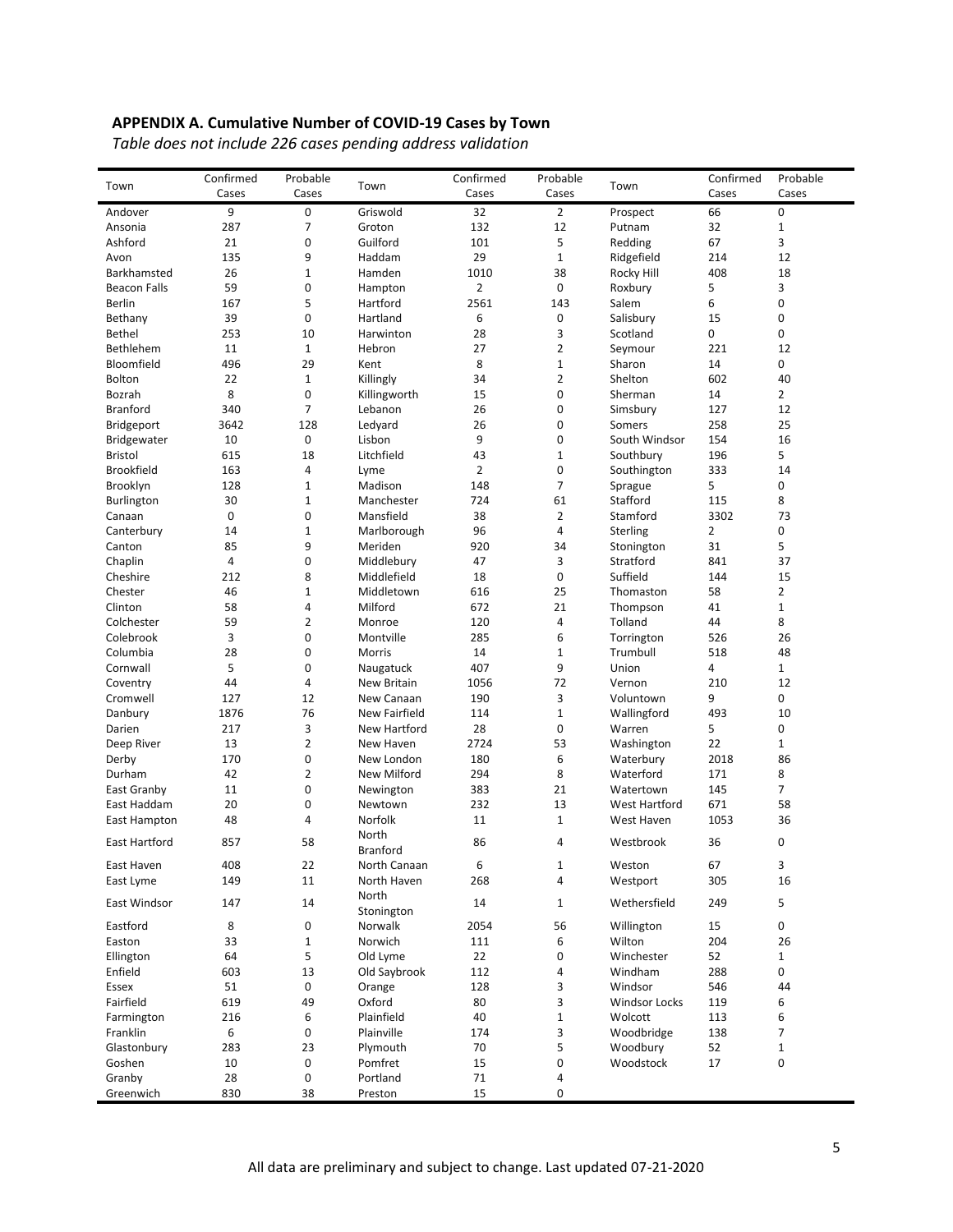**APPENDIX B.** The following graphs show the number of cases and deaths by race and ethnicity. *Categories are mutually exclusive. The category "multiracial" includes people who answered 'yes' to more than one race category. NH=Non-Hispanic*